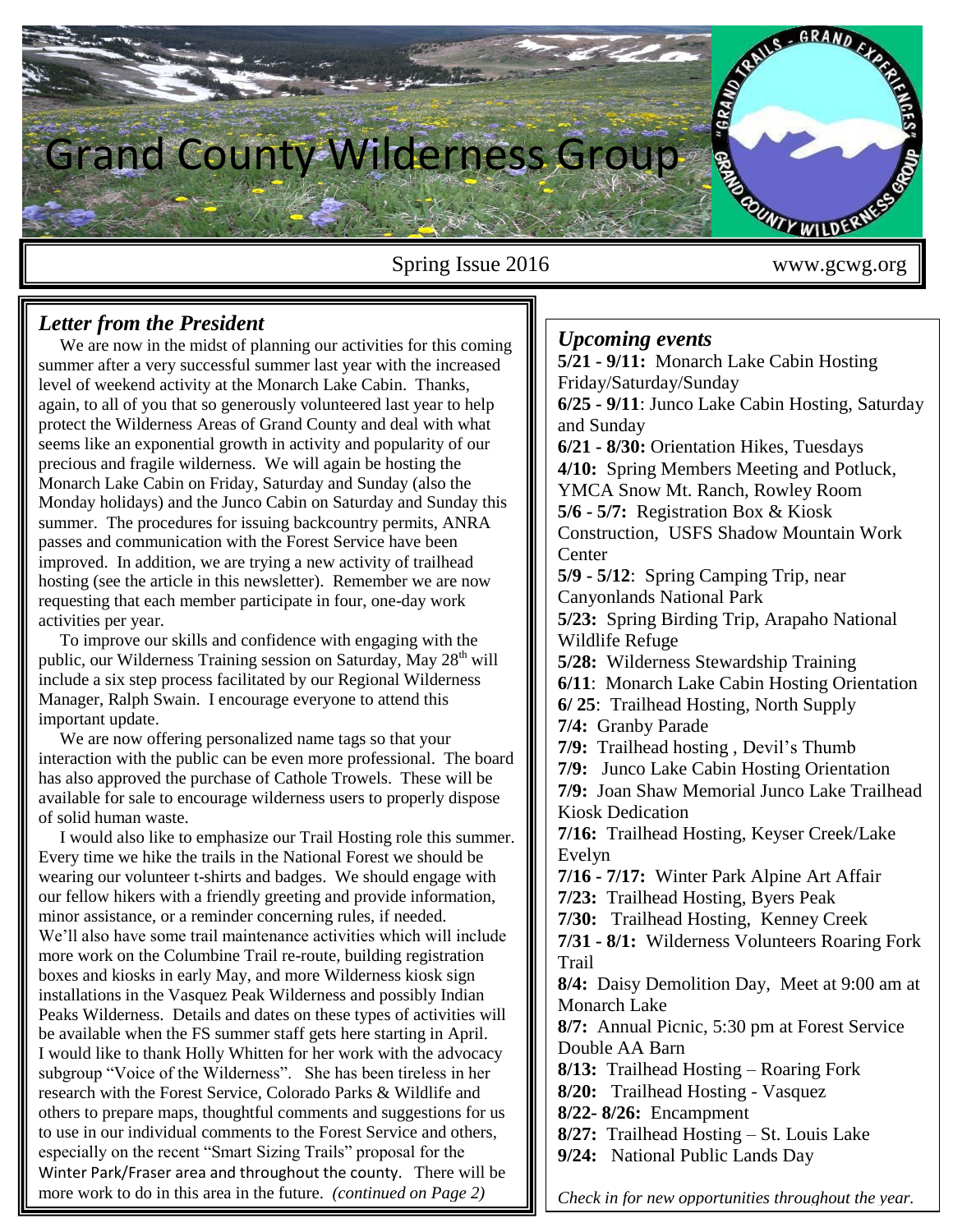## *ARE YOU REPORTING YOUR VOLUNTEER HOURS?*

 Check out the Volunteer Hours Report below. This shows the variety of activities for which you should be reporting hours. Toni is quite sure that not everyone is reporting all of their hours. Each hour is valuable as it gives the Forest Service matching hours for grants. Even if we were missing some hours we reported 490 hours more than last year.

### **GRAND COUNTY WILDERNESS GROUP / VOLUNTEER HOURS / 2015**

| <b>Activity 2015 1st Quarter</b> | <b>Male</b> | Female | <b>Total</b><br><b>Hours</b> | <b>Activity 2015 2nd Quarter</b> | <b>Male</b> | Female | <b>Total</b><br><b>Hours</b> |
|----------------------------------|-------------|--------|------------------------------|----------------------------------|-------------|--------|------------------------------|
| Administrative                   | 191.5       | 106.5  | 298                          | Administrative                   | 122.25      | 10     | 132.25                       |
| Education                        |             |        | $\mathbf{0}$                 | Education                        | 24          | 53     | 77                           |
|                                  |             |        | $\Omega$                     |                                  |             |        | $\Omega$                     |
| Junco Cabin - Prep/Host          |             |        | $\overline{0}$               | Junco Cabin - Prep/Host          | 36          | 36     | 72                           |
| Monarch Cabin - Prep/Host        |             |        | $\theta$                     | Monarch Cabin - Prep/Host        | 187         | 178.5  | 365.5                        |
| <b>Trail Work</b>                | 2           |        | 2                            | <b>Trail Work</b>                | 172         | 83     | 255                          |
| <b>Trail Hosting</b>             |             |        | $\overline{0}$               | <b>Trail Hosting</b>             | 62.5        | 59.5   | 122                          |
| <b>Registration Boxes</b>        |             | 122.25 | $\overline{0}$               | <b>Registration Boxes</b>        | 8.5         | 5.5    | 14                           |
|                                  |             |        | $\theta$                     |                                  |             |        | 0                            |
| <b>Bird Counts</b>               |             |        | $\theta$                     | <b>Bird Counts</b>               |             |        | $\Omega$                     |
| <b>Osprey Monitoring</b>         |             |        | $\Omega$                     | <b>Osprey Monitoring</b>         | 12          | 14     | 26                           |
| <b>Bluebird Box Maint/Monit</b>  |             |        | $\Omega$                     | Bluebird Box Maint/Monit         |             |        | 0                            |
| Monofilament                     |             |        | $\overline{0}$               | Monofilament                     | 1.5         | 1.5    | 3                            |
|                                  |             |        |                              | <b>Forest Service Office</b>     |             | 38     | 38                           |
| <b>Totals</b>                    | 193.5       | 228.75 | 300                          | <b>Totals</b>                    | 625.75      | 479    | 1104.75                      |

| <b>Activity 2015 3rd Quarter</b> | <b>Male</b> | Female | <b>Total</b><br><b>Hours</b> | <b>Activity 2015 4th Quarter</b> | Male | Female | <b>Total</b><br><b>Hours</b> |
|----------------------------------|-------------|--------|------------------------------|----------------------------------|------|--------|------------------------------|
| Administrative                   | 33.75       | 3      | 36.75                        | Administrative                   | 57   | 28.5   | 85.5                         |
| Education                        | 53          | 85.5   | 138.5                        | Education                        | 79   | 70     | 149                          |
|                                  |             |        | $\theta$                     |                                  |      |        |                              |
| Junco Cabin - Prep/Host          | 193         | 194    | 387                          | Junco Cabin - Prep/Host          |      |        | 0                            |
| Monarch Cabin - Prep/Host        | 344.5       | 349    | 693.5                        | Monarch Cabin - Prep/Host        |      |        | 0                            |
| <b>Trail Work</b>                | 196         | 189    | 385                          | <b>Trail Work</b>                |      |        | 0                            |
| <b>Trail Hosting</b>             | 357         | 481.5  | 838.5                        | <b>Trail Hosting</b>             |      |        | 0                            |
| <b>Registration Boxes</b>        | 10          | 10     | 20                           | <b>Registration Boxes</b>        | 27   | 26     | 53                           |
| <b>Forest Service Office</b>     |             | 28     | 28                           |                                  |      |        |                              |
| <b>Bird Counts</b>               |             |        | $\Omega$                     | <b>Bird Counts</b>               | 15   | 15     | 30                           |
| <b>Osprey Monitoring</b>         | 4           | 5      | 9                            | <b>Osprey Monitoring</b>         |      |        | 0                            |
| <b>Bluebird Box Maint/Monit</b>  |             |        | $\theta$                     | <b>Bluebird Box Maint/Monit</b>  |      |        | 0                            |
| Monofilament                     | 5.5         | 6.5    | 12                           | Monofilament                     |      |        | 0                            |
| Lynx Habitation                  | 8.5         |        | 8.5                          |                                  |      |        |                              |
| <b>Totals</b>                    | 1205.25     | 1351.5 | 2556.75                      | <b>Totals</b>                    | 178  | 139.5  | 317.5                        |

Total Volunteer Hours / Year-To-Date

| œ<br>ı<br>y.<br>u |  |  |  |
|-------------------|--|--|--|

Nich has reported – "Thanks Toni, This is much appreciated. We use these numbers as match on grants and we received a \$27,700 grant for Wilderness this year so it is important to us. Thanks, I know it is a lot of work to put this information together."

Congratulations to all who worked. SEND your hours to Toni.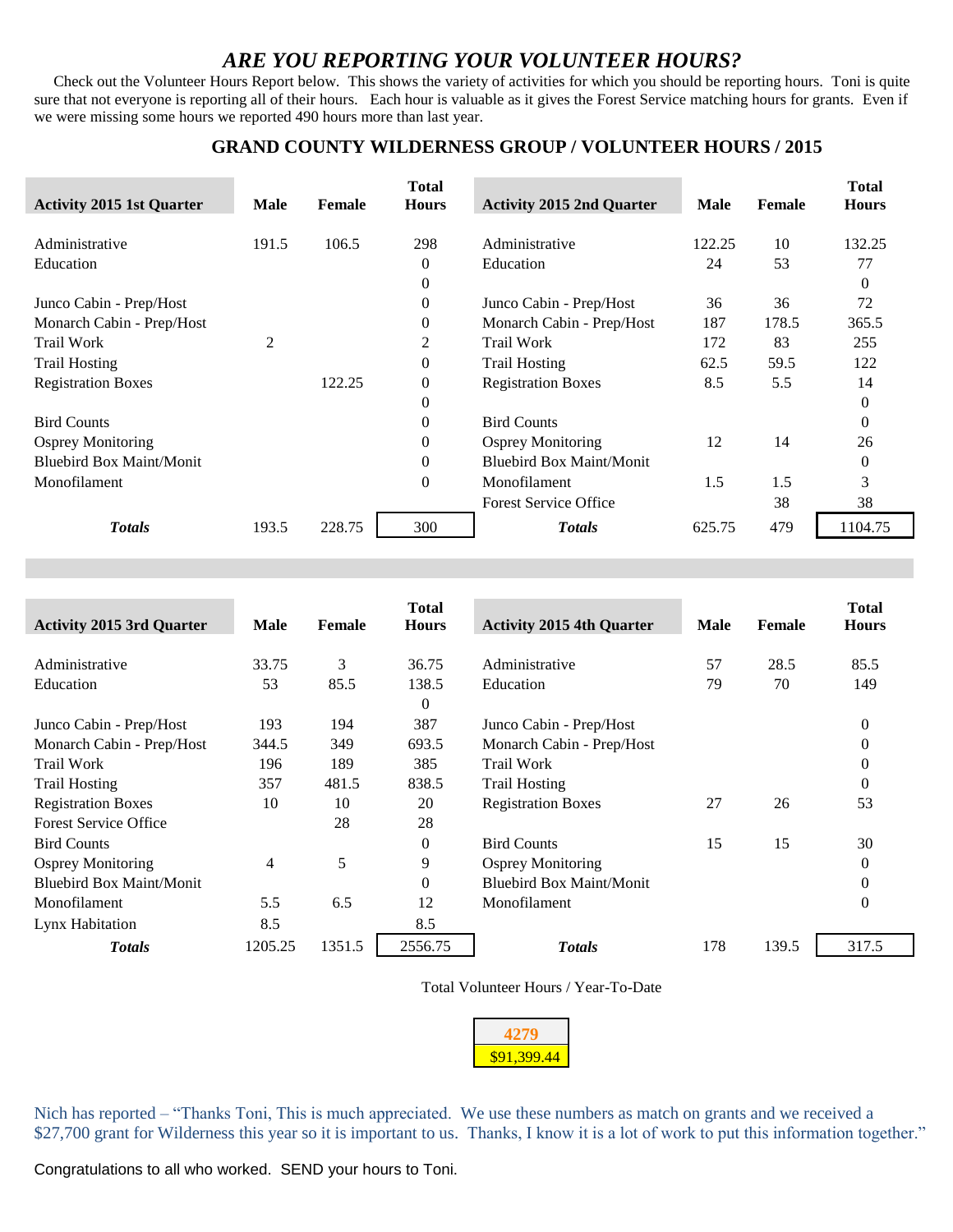*Letter from the President (continued from page 1)* See the schedule of events in this newsletter, and check the Website for updates on the summer's activities when the dates are confirmed. Be sure and attend the Spring Members Meeting on Sunday, April  $10<sup>th</sup>$  at the YMCA Snow Mountain Ranch where, along with the fun and fellowship, we will start the sign-up process for the Cabin Hosting, Trailhead Hosting, and the other summer activities.

 I'm looking forward to another busy and productive summer.

# **Save the Date!**

**Saturday, May 28th 9:00am – 12:30pm St. Louis Creek Campground Wilderness Stewardship Training**

- **WISDOM Training –** *Public Contacts and Wilderness Advocacy* – **Ralph Swain, USFS Region 2 Wilderness Program Manager**
- **Wilderness Rules and Regulations Refresher**  Why so Many Rules? - **Nick Schade, USFS Sulphur Ranger District**
- **Clearing Wilderness Trails –** *Safe and Practical Handsaw Use* **– Miles Miller, USFS Sulphur Ranger District**



## *Daisy Demolition*

 Summer is on its way. Please mark your calendars for the annual Daisy Demolition. The date is Thursday August 4th. GCWG will continue the fight against invasive species near Monarch Lake. In addition to weeding (and eating), Doreen Sumerlin and the Forest Service crew will inform participants about the harm invasive species cause to the native wild flower population and about the local wild flowers that we are protecting. New this year (in addition to a delicious gazpacho lunch) is a wildflower identification contest with a hearty round of applause for those who can identify 10 species. You can bring your favorite wild flower book. Sign up starts at that April annual meeting or call Beth Collins [970-726-5423.](tel:970-726-5423)



# **Christmas Bird Count**

 A record number of **54** volunteers counted a record of **53** different bird species and **2756** individual birds on December 19, 2015. Two feeder watch volunteers also contributed to the count. This year's highlights included a northern goshawk and sharp-shinned hawk; and very rare sightings of western meadowlark, western kingbird, varied thrush, northern flicker, white-crowned sparrow and tremendous patience and tenacity in identifying a distant flock of 80 Bohemian waxwings.

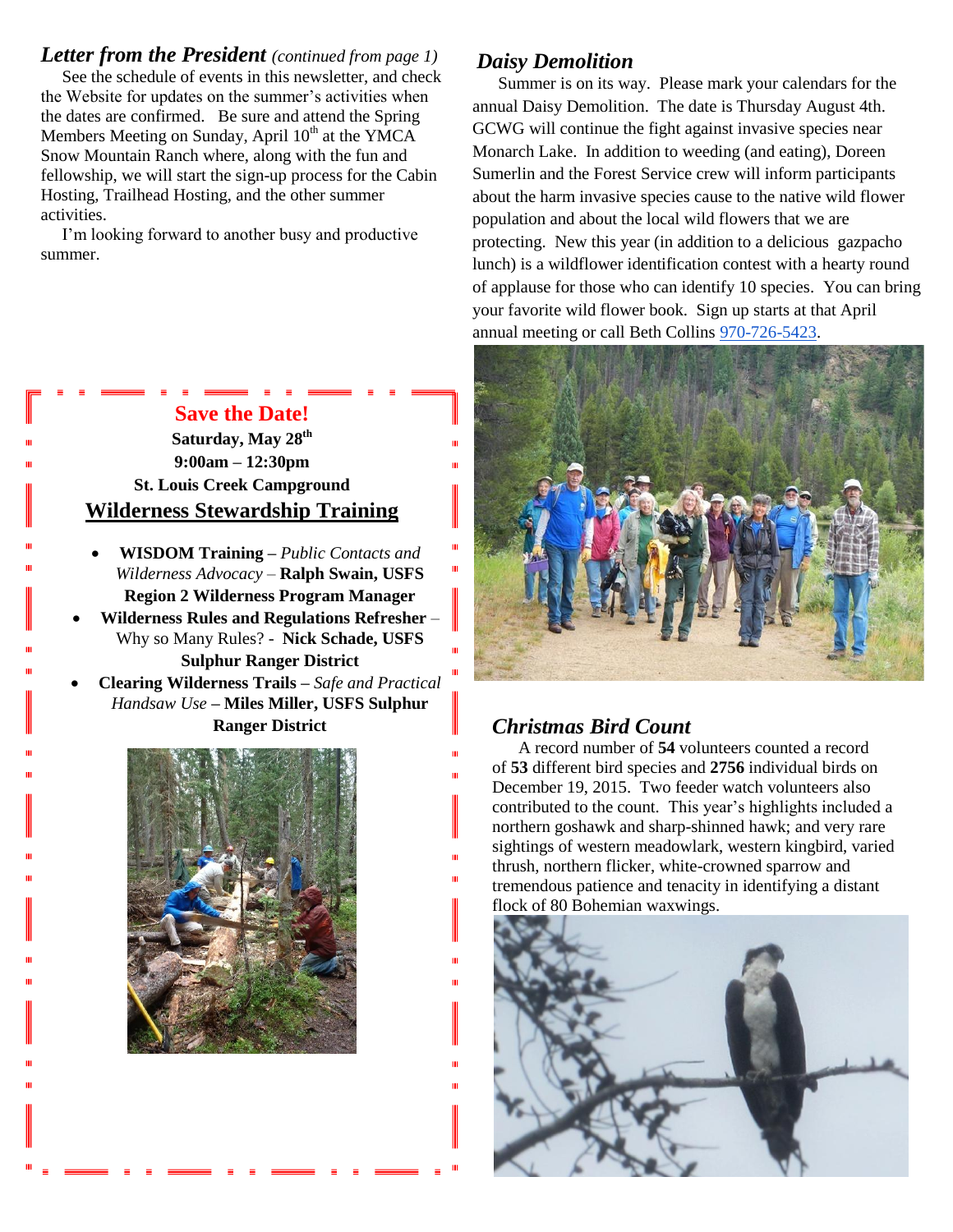## *Trail Head Hosting Opportunity*

 In the past few years we have seen an alarming trend of overuse and rule violation in our Wilderness Areas, especially at the popular lakes' camping areas. Crater Lake in the Indian Peaks Wilderness and Bowen Lake in the Never Summer Wilderness have been particularly hard hit. At Crater Lake, there are specified camping sites and no fires are allowed with violations on a regular basis. At Bowen Lake, the "no camping within 100 feet of lakes, streams and trails" rule is often abused. In all areas, human waste and toilet paper disposal is an unsightly and increasing problem.

 Because of the changing demographics of our group, we are no longer able to adequately fulfil the original mission of backcountry trail and campsite monitoring and hosting. Working with Nick Schade at the Forest Service, we have decided to try something new this summer. On a trial basis, we would like to expand our engagement with the public at the Monarch Lake and Junco Lake cabins, to include trailhead hosting at other popular trailheads in the Wilderness Areas of Grand County. The Forest Service will provide us with a table, chairs, signage and literature to hand out. We've identified eight different popular trailheads that we will attempt to obtain volunteers of at least two people each on eight different Saturday mornings throughout the summer. We will expect you to be at the trailhead from 8:00 am until noon to hopefully reach most of the backpackers that will be heading into the backcountry that day. GCWG volunteers will be expected to engage with the public and inform hikers and backpackers about the opportunities in the area, as well as the backcountry rules, especially on camping, that should be followed to preserve the wilderness characteristics that we want to keep for the future. We also intend to sell Cathole Trowels this year to encourage people to follow proper human disposal techniques. Because this is a trial, we'll also need to keep records on how many and what kinds of people we encounter, and how effective this effort is. In future years we will refine and modify this program to be the most effective and directly reach the right people.

 The following are the trailheads and dates we have selected for this trial: North Supply (Bowen Lake) – June  $25<sup>th</sup>$ , Devil's Thumb – July 9<sup>th</sup>, Keyser Creek/Lake Evelyn – July  $16^{th}$ , Byers Peak – July  $23^{rd}$ , Kenny Creek – July  $30<sup>th</sup>$ , Roaring Fork – August  $13<sup>th</sup>$ , Vasquez – August  $20<sup>th</sup>$ , St. Louis Lake – August  $27<sup>th</sup>$ 

 There will be more information and an opportunity to sign up to participate in this trial at our April  $10<sup>th</sup>$  Spring Members Meeting.

## *Like us on Facebook!*

*<https://www.facebook.com/grandcountywildernessgroup>*

## *Totems to the Solstice*



Subtle blue shadows on the snow, cast by the low winter sun, bring a hush to the woods and bless my spirit.

Quietude drifts through the advancing twilight as the ancient Pause approaches.

Close by, gashes, high on the now leafless aspen appear like sacred graffiti inscribed by grateful forest inhabitants.

Standing as living totems to the Solstice the trees bear witness to the timeless arc of Peace and Stillness.

On Dec. 21, the sun stops moving southward, pauses, and then starts moving northward. This pause is called the "solstice," from the Latin words "sol" for "sun" and "sisto" for "stop."

*Want to lead a hike?* Come to the April 10th meeting. Tell Chris your favorite hike. Pick a Tuesday between  $6/21 \& 8/30$ . Lead the hike! Get involved. It's easy and FUN!

# *JOIN US!!!!!* **SPRING MEMBERS MEETING** *THIS IS OUR SUMMER PLANNING MEETING*

# **APRIL 10, 2016 5:30 PM**

SNOW MOUNTAIN RANCH RAWLEY ROOM – IN THE ADMINISTRATION BUILDING UNDER THE CHAPEL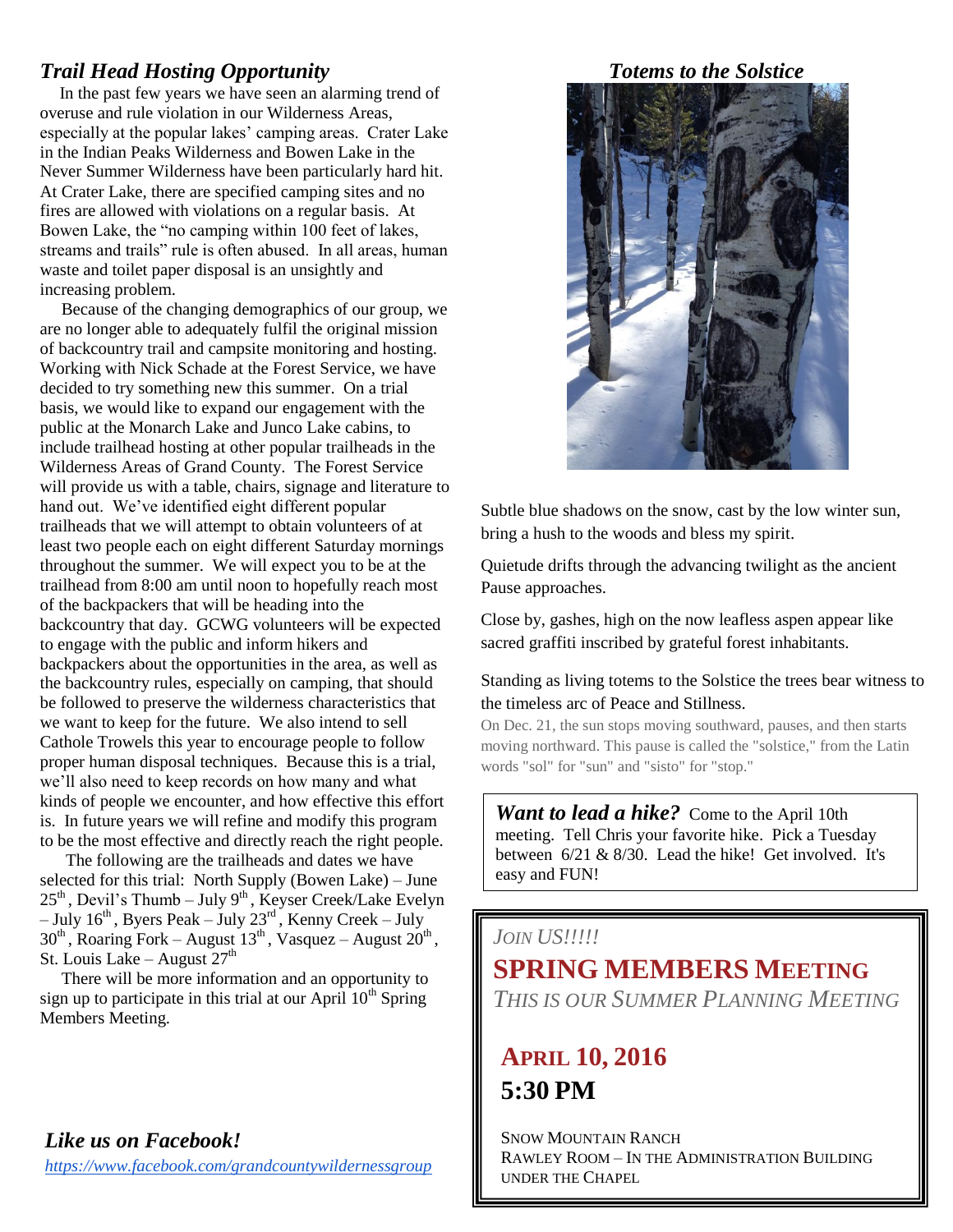

# *SOME INTERESTING UNUSUAL FACTS ABOUT BEES*

**1. THEIR STING HAS SOME BENEFITS**: A toxin in bee venom called melittin may prevent HIV. Melittin can kill HIV by poking holes into the virus's protective envelope. (Meanwhile, when mellitin hitches a ride on certain nanoparticles, it will just bounce off normal cells and leave them unharmed.)

 Bee stings may also ease pain caused by rheumatoid arthritis. Researchers found that molecules in bee venom increase your body's level of glucocorticoid, an anti-inflammatory hormone. **2. THEY WORK HARDER THAN YOU**: During chillier seasons, worker bees can live for nine months. But in the summer, they rarely last longer than six weeks—they literally work themselves to death.

**3. WHEN THEY CHANGE JOBS, THEY CHANGE THEIR BRAIN CHEMISTRY**: Bees are hardwired to do certain jobs. Scout bees, which search for new sources of food, are wired for adventure. Soldier bees, discovered in 2012, work as security guards their whole life. One percent of all middleaged bees become undertakers—a genetic brain pattern compels them to remove dead bees from the hive. But most amazingly, regular honeybees—which perform multiple jobs in their lifetime—will change their brain chemistry before taking up a new gig.

**4. THEIR BRAINS DEFY TIME:** When aging bees do jobs usually reserved for younger members, their brain stops aging. In fact, their brain ages in reverse. (Imagine if riding a tricycle didn't just make you feel young—it actually made your brain tick like a younger person's.) Researches hope the discovery can help us slow the onset of dementia.

**5. THEY'RE CHANGING MEDICINE:** To reinforce their hives, bees use a resin from poplar and evergreen trees called propolis. It's basically beehive glue. Although bees use it as caulk, humans use it to fight off bacteria, viruses, and fungi. Research shows that propolis taken from a beehive may relieve cold sores, canker sores, herpes, sore throat, cavities, and even eczema.

**6. THEY CAN RECOGNIZE HUMAN FACES:** Honeybees make out faces the same way we do. They take parts—like eyebrows, lips, and ears—and cobble them together to make out the whole face. It's called "configular processing," and it might help computer scientists improve face recognition technology. **7. THEY HAVE PERSONALITIES:** Even in beehives, there

are workers and shirkers. Researchers found that not all bees are interchangeable drones. Some bees are thrill-seekers. Others are a bit more timid. One study even found that agitated honeybees can be pessimistic, showing that, to some extent, bees might have feelings.

### **8. THEY GET BUZZED FROM CAFFEINE AND**

**COCAINE:** Nature didn't intend caffeine to be trapped inside an orange mocha frappucino. It's actually a plant defense chemical that shoos harmful insects away and lures pollinators in. Scientists found that nectar laced with caffeine helps bees remember where the flower is, increasing the chances of a return visit.

 While caffeine makes bees work better, cocaine turns them into big fat liars. Bees "dance" to communicate—a way of giving fellow bees directions to good food. But high honeybees exaggerate their moves and overemphasize the food's quality. They even exhibit withdrawal symptoms, helping us understand the nuances of addiction.

### **9. THEY HAVE VIKING-LIKE SUPERVISION:**

Bees use the sun as a compass. But when it's cloudy, there's a backup—they navigate by polarized light, using special photoreceptors to find the sun's place in the sky. The Vikings may have used a similar system. On sunny days, they navigated with sundials, but on cloudy days, sunstones—chunks of calcite that act like a Polaroid filter—helped them stay on course.

**10. THEY CAN SOLVE HAIRY MATHEMATICAL PROBLEMS:** Pretend it's the weekend, and it's time to do errands. You have to visit six stores and they're all at six separate locations. What's the shortest distance you can travel while visiting all six? Mathematicians call this "traveling salesman problem," and it can even stump some computers. But for bumblebees, it's a snap. Researchers found that bumblebees fly the shortest route possible between flowers. So far, they're the only animals known to solve the problem.

**11. THEY'RE NATURE'S MOST ECONOMICAL BUILDERS:** In 36 B.C., Marcus Terentius Varro argued that honeycombs were the most practical structures around. Centuries later, Greek mathematician Pappus solidified the "honeycomb conjecture" by making the same claim. Almost 2000 years later, Thomas Hales wrote a proof showing that, of all the possible structures, honeycombs use the least amount of wax. And not only are honeycombs the most efficient structures in nature the walls meet at a precise 120-degree angle, a perfect hexagon.

### **12. THEY CAN HELP US CATCH SERIAL**

**KILLERS:** Serial killers behave like bees. They commit their crimes close to home, but far away enough that the neighbors don't get suspicious. Similarly, bees collect pollen near their hive, but far enough that predators can't find the hive. To understand how this "buffer zone" works, scientists studied bee behavior and wrote up a few algorithms. Their finding improved computer models police use to find felons.

**13. THEY'RE JOB CREATORS:** Americans consume over 285 million pounds of honey each year. On top of that, the U.S. Department of Agriculture estimates that honeybees pollinate 80 percent of the country's insect crops—meaning bees pollinate over \$20 billion worth of crops each year.